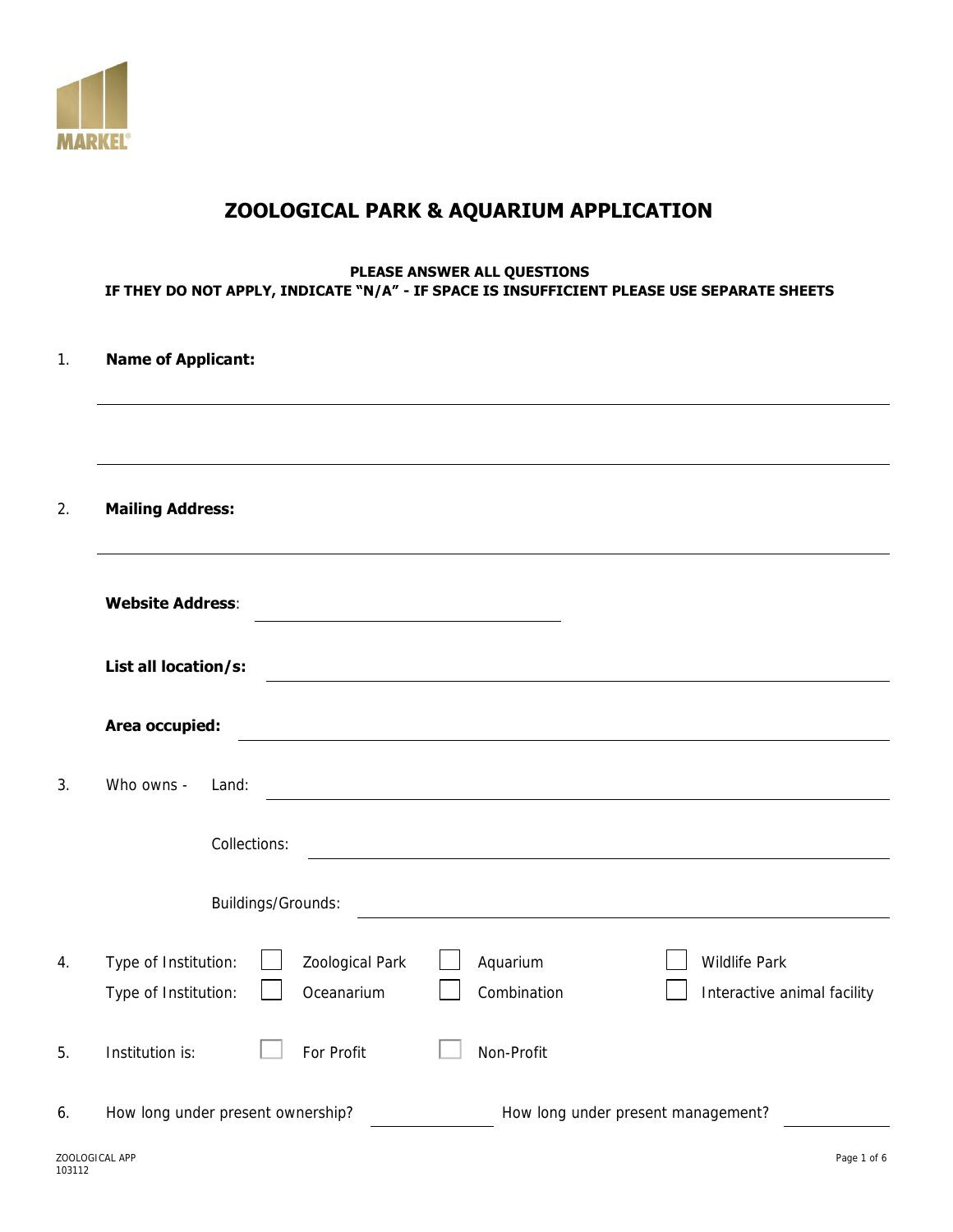|              | Breakdown of receipts from:                                                                                                                                       |     |        |     |    |
|--------------|-------------------------------------------------------------------------------------------------------------------------------------------------------------------|-----|--------|-----|----|
| a)           | Gate:                                                                                                                                                             |     |        |     |    |
| b)           | Concessions:                                                                                                                                                      |     |        |     |    |
| $\mathsf{C}$ | Liquor:                                                                                                                                                           |     |        |     |    |
| $\mathsf{d}$ | Amusements/special features (e.g. animal rides):                                                                                                                  |     |        |     |    |
| e)           | Other (Please describe):                                                                                                                                          |     |        |     |    |
|              |                                                                                                                                                                   |     | TOTAL: |     |    |
|              | Annual gate attendance:                                                                                                                                           |     |        |     |    |
|              | Operating Season: From:                                                                                                                                           | To: |        |     |    |
|              | How long has the Applicant been in business?                                                                                                                      |     |        |     |    |
|              | Describe Applicant's experience in this business/qualifications and experience of animal handlers                                                                 |     |        |     |    |
|              |                                                                                                                                                                   |     |        |     |    |
|              |                                                                                                                                                                   |     |        |     |    |
|              |                                                                                                                                                                   |     |        |     |    |
|              |                                                                                                                                                                   |     |        |     |    |
|              |                                                                                                                                                                   |     |        |     |    |
|              | <b>Description of Operations</b> . Please describe all attractions at the subject locations (types and number of<br>animals, amusement rides, playgrounds, etc.): |     |        |     |    |
|              |                                                                                                                                                                   |     |        |     |    |
|              |                                                                                                                                                                   |     |        |     |    |
|              |                                                                                                                                                                   |     |        |     |    |
|              | Do you have an emergency plan to handle animal escapes?<br>If Yes, please describe, if No, please explain:                                                        |     |        | Yes |    |
|              |                                                                                                                                                                   |     |        |     |    |
|              |                                                                                                                                                                   |     |        |     |    |
|              |                                                                                                                                                                   |     |        |     |    |
|              | If wildlife park, is it fenced and patrolled?                                                                                                                     |     |        |     |    |
|              | Do customers drive their own vehicles through?                                                                                                                    |     |        |     | No |

ZOOLOGICAL APP Page 2 of 6 ZOOLOGICAL APP<br>103112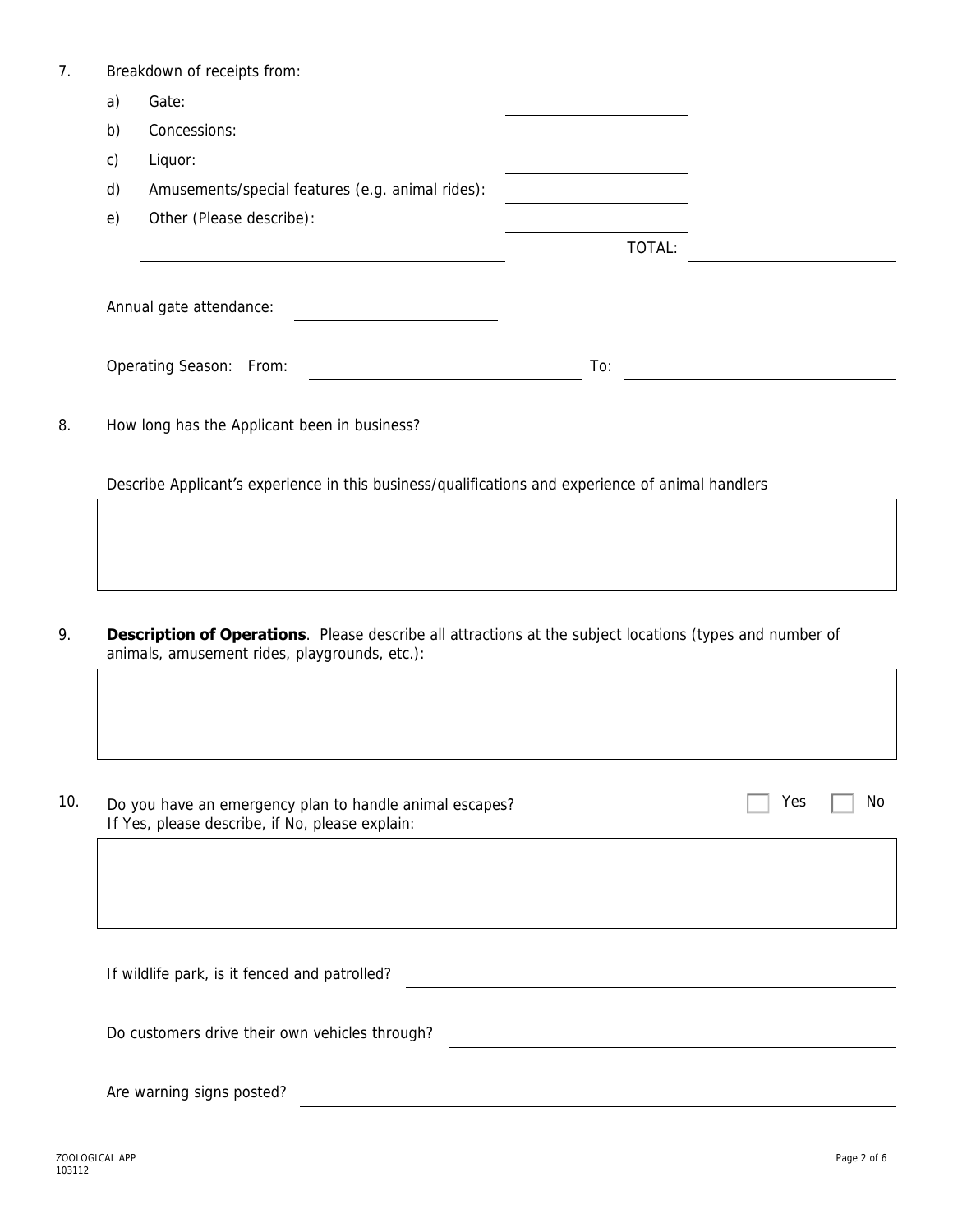|    | Incident report mechanism (form):                                                                                                                                                                                                                                                                     |
|----|-------------------------------------------------------------------------------------------------------------------------------------------------------------------------------------------------------------------------------------------------------------------------------------------------------|
| А. | GENERAL<br>On Premises<br>Off Premises<br>Carts, trains, buses, motorcycles, ATVs or other transportation<br>Veterinary is employed<br>Describe Veterinary Services:<br>Veterinary is contracted<br>Any off premises facilities or services, e.g. breeding. Please describe:                          |
| Β. | On Premises<br>EDUCATIONAL (check if any)<br>Off Premises<br>Lectures/Films/Classes<br>Demonstrations<br>Tours<br><b>School Presentations</b><br>College Work/Class/Research Program<br>Docent Program<br>(coverage must be specifically endorsed for any off-premises activities including wildlife) |
| C. | <b>RESEARCH</b><br>Separate Research Library<br>Formal Research Project(s)                                                                                                                                                                                                                            |
| D. | Please describe:<br>SPECIAL EVENTS/ACTIVITIES/ATTRACTIONS<br>Other Performances<br>Fireworks Displays<br>Concerts                                                                                                                                                                                     |
|    | Please describe:<br>Parking Lot Events - Please describe:<br>Special Functions (social, political events, etc., attach schedule) - Please describe:                                                                                                                                                   |
|    | Holiday or Other Seasonal Promotions - Please Describe:                                                                                                                                                                                                                                               |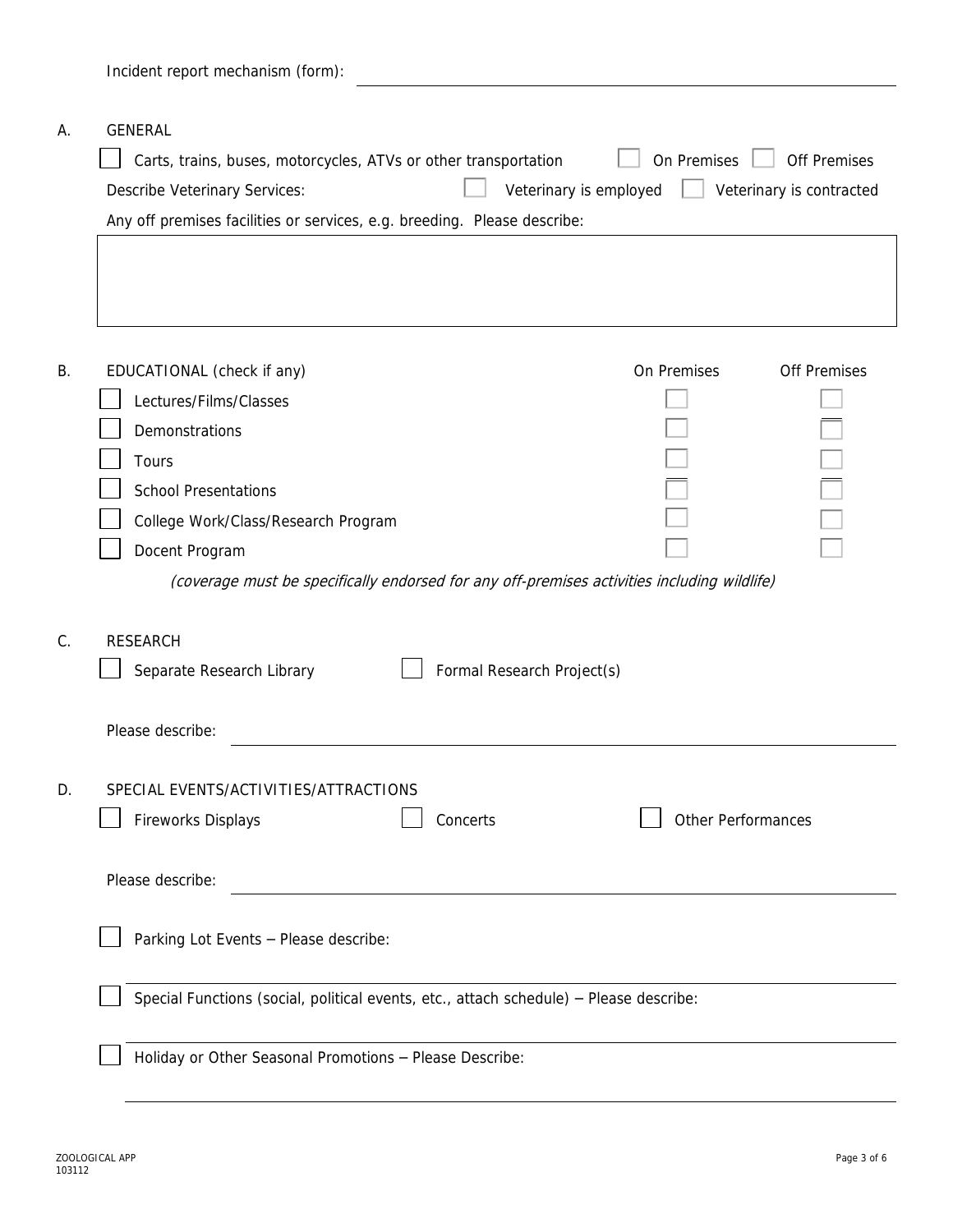| 11. | Are all employees covered under WSIB?<br>Do you have any volunteers?<br>If Yes, please advise numbers and how many employees: |                                                                       |                | Yes<br>Yes   | No<br>No |
|-----|-------------------------------------------------------------------------------------------------------------------------------|-----------------------------------------------------------------------|----------------|--------------|----------|
|     | <b>Job Description</b>                                                                                                        | If No, please list numbers by job description and estimated payroll:  | <b>Payroll</b> |              |          |
|     | Total payroll:<br>\$                                                                                                          | No. of Employees:                                                     |                |              |          |
| 12. | Describe work performed for Applicant by sub-contractors:                                                                     |                                                                       |                |              |          |
|     | If No, please explain:                                                                                                        | Is evidence of Liability Insurance obtained from all sub-contractors? |                | Yes          | No       |
|     |                                                                                                                               | If Yes, please advise what limits they are required to provide:       |                |              |          |
|     | Does applicant have any agreements assuming liability?<br>If so, please describe and provide copies:                          |                                                                       |                | Yes          | No       |
| 13. | <b>Non-Owned Automobile</b>                                                                                                   |                                                                       |                |              |          |
|     |                                                                                                                               | Number of employees using their cars on company business:             | Regularly      | Occasionally |          |
|     | Estimated annual cost of:                                                                                                     |                                                                       |                |              |          |
|     | hired cars                                                                                                                    | cars operated under contract                                          |                |              |          |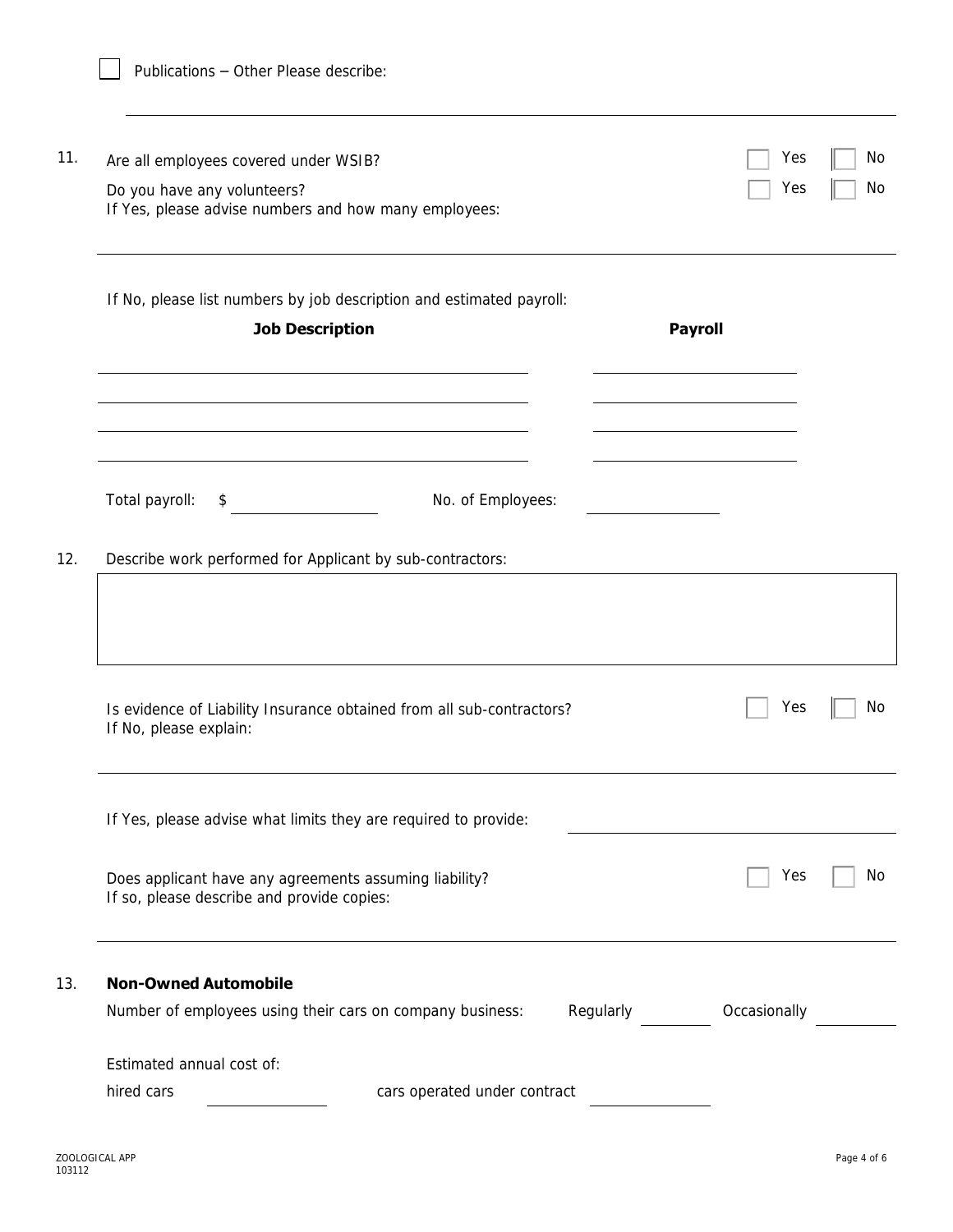| 14. | Does applicant presently carry insurance?                                       | Yes<br>No                 |
|-----|---------------------------------------------------------------------------------|---------------------------|
|     | If Yes, who is present insurer:                                                 | Premium:                  |
|     | Is the present insurance Claims Made?<br>Yes<br>No                              | If Yes, state retro date: |
|     | Are they willing to renew?<br>No<br>Yes                                         |                           |
|     | If No, please explain:                                                          |                           |
|     | Does the policy cover all operations of the Insured?<br>If No, please describe: | Yes<br>No.                |
|     |                                                                                 |                           |

### 15. **Claims History**

Include total costs from ground up for each claim, including defense costs and deductible. Include loss experience of companies which have been taken over or merged with your company.

|     |                   |                                                                              |  | <b>AMOUNT</b>  |      |                 |                   |               |
|-----|-------------------|------------------------------------------------------------------------------|--|----------------|------|-----------------|-------------------|---------------|
|     | Date of           | <b>Describe Occurrence</b>                                                   |  | <b>Reserve</b> | Paid | <b>Expenses</b> | <b>Deductible</b> | <b>Status</b> |
|     | <b>Occurrence</b> | <b>And Injury or Damage</b>                                                  |  |                |      |                 |                   |               |
|     |                   |                                                                              |  |                |      |                 |                   |               |
|     |                   |                                                                              |  |                |      |                 |                   |               |
|     |                   |                                                                              |  |                |      |                 |                   |               |
|     |                   |                                                                              |  |                |      |                 |                   |               |
|     |                   | Are you aware of any other incidents which may result in claims against you? |  |                |      |                 | Yes               | No            |
|     |                   |                                                                              |  |                |      |                 |                   |               |
|     |                   | If Yes, give details:                                                        |  |                |      |                 |                   |               |
|     |                   |                                                                              |  |                |      |                 |                   |               |
| 16. |                   | <b>Accident Prevention and First Aid</b>                                     |  |                |      |                 |                   |               |
|     | First Aid Post:   |                                                                              |  |                |      |                 |                   |               |
|     | Doctors:          | Full Time: Part Time: Nurses: Full Time:                                     |  |                |      |                 | Part Time:        |               |
|     |                   |                                                                              |  |                |      |                 |                   |               |
|     |                   |                                                                              |  |                |      |                 |                   |               |
|     |                   | Fire alarm - other warning systems:                                          |  |                |      |                 |                   |               |
|     |                   |                                                                              |  |                |      |                 |                   |               |
|     |                   | Is there a security officer or are there loss prevention engineers employed? |  |                |      |                 | Yes               | No            |
|     |                   |                                                                              |  |                |      |                 |                   |               |
| 17. |                   | Please indicate limit(s) of liability required:                              |  |                |      |                 |                   |               |